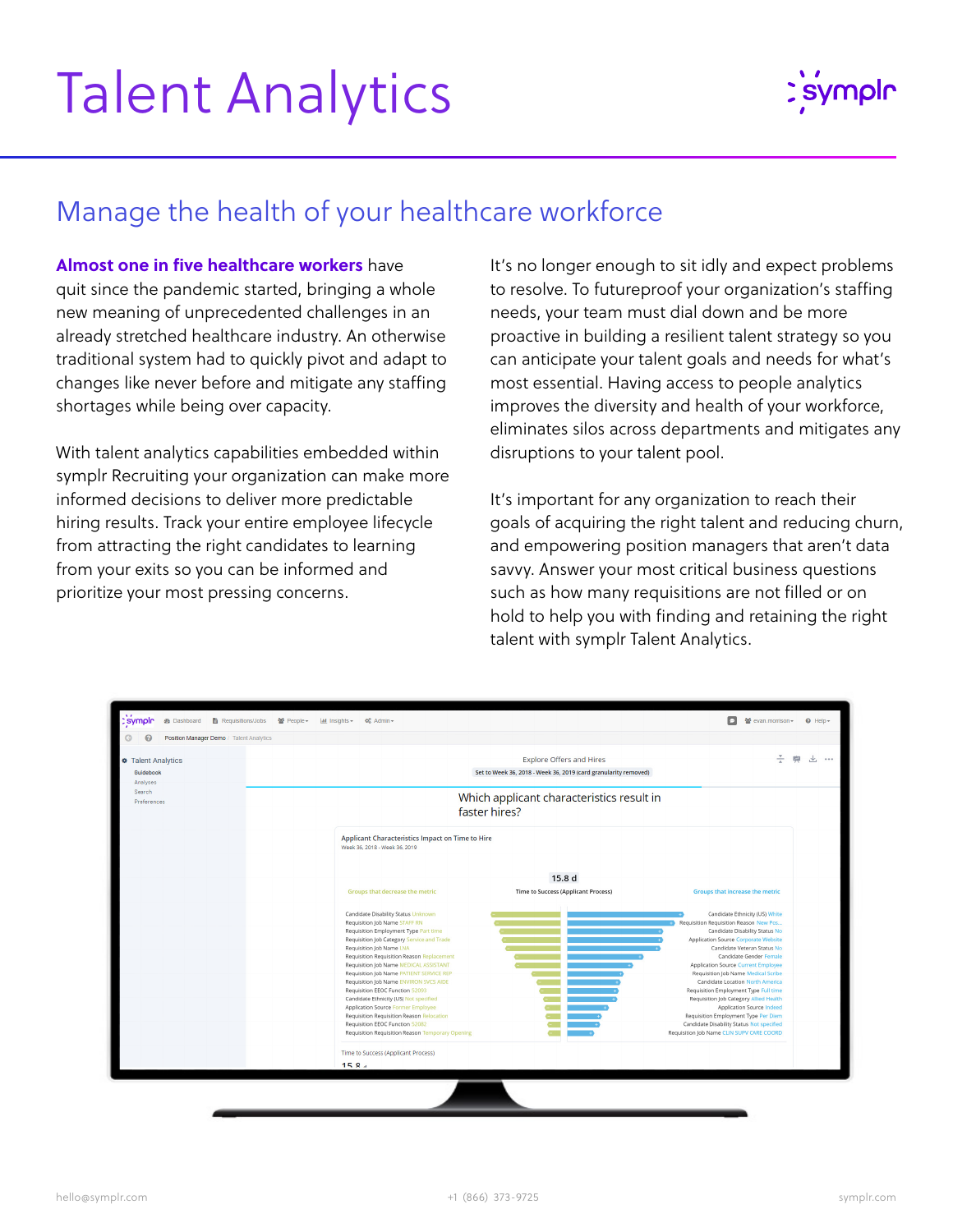With all these insights, you can better anticipate your next move so you can focus on supporting healthier communities and not just on keeping the workforce afloat.



| <b>Organization goal</b>                                  | <b>Examples of Insights from symplr Talent Analytics</b>                                                                                                                                                                                                                                                                                                                 |
|-----------------------------------------------------------|--------------------------------------------------------------------------------------------------------------------------------------------------------------------------------------------------------------------------------------------------------------------------------------------------------------------------------------------------------------------------|
| Attracting and hiring<br>the right talent                 | How many requisitions are not filled or on hold?<br>$\bullet$<br>How many applicants are in our pipeline?<br>$\bullet$<br>Where are the sources of successful and diverse candidates coming<br>$\bullet$<br>from?<br>How quickly do candidates move through each stage?<br>$\bullet$<br>Which application sources have the lowest voluntary turnover rates?<br>$\bullet$ |
| Empowering position<br>managers that aren't<br>data savvy | When will hiring goals be reached based on the current pipeline?<br>$\bullet$<br>How quickly are positions filled and does this vary with critical positions?<br>$\bullet$<br>Are there any applicants needing attention?<br>$\bullet$<br>How diverse is our pool of new applicants?<br>$\bullet$<br>How quickly do we hire and onboard talent?<br>$\bullet$             |

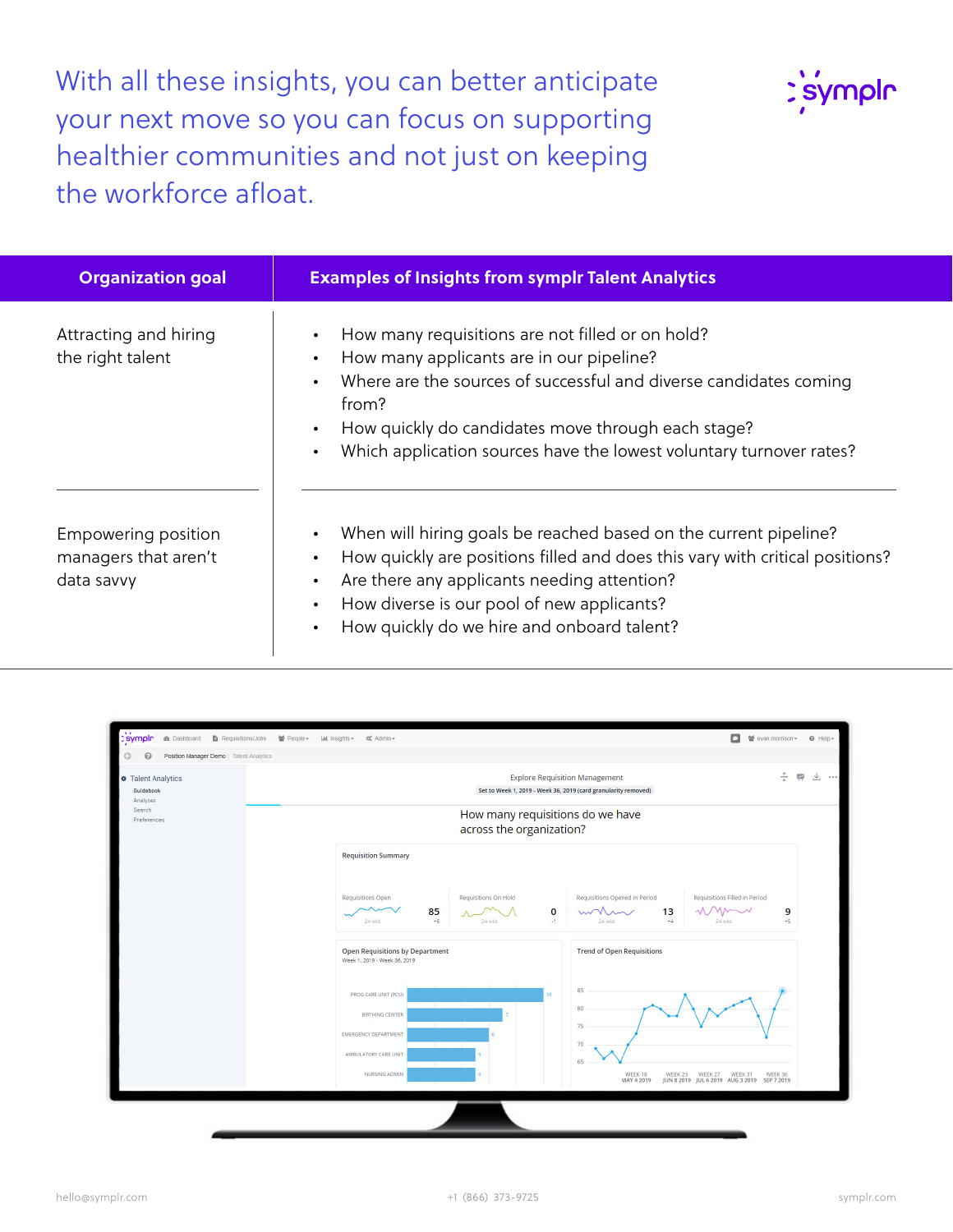Get the essentials with Basic Analytics or upgrade to Premium Analytics with advanced features that enable user-driven analytics inquiries and allows you to tell your talent data story, your way.



| <b>Capabilities</b>                                                                                                                                                                                  | <b>Basic</b> | <b>Premium</b> |
|------------------------------------------------------------------------------------------------------------------------------------------------------------------------------------------------------|--------------|----------------|
| <b>REPORTING INSIGHTS</b>                                                                                                                                                                            |              |                |
| <b>Recruitment Dashboard</b><br>How many requisitions are currently open? How quickly do we hire and onboard applicants?                                                                             |              |                |
| <b>Explore Requisitions</b><br>How long have requisitions been open? How quickly are we filling requisitions?                                                                                        |              |                |
| <b>Executive Dashboard</b><br>How many offers have been rejected or rescinded? How quickly do we recruit and onboard talent?                                                                         |              |                |
| <b>Explore Applicant Pipeline</b><br>How many applicants are in our pipeline? Do we have enough applicants to fill open roles? Will we reach<br>our hiring goals based on current pipeline velocity? |              |                |
| <b>Explore Offers and Hires</b><br>How many offers have been extended and accepted this year? How many new hires have joined our<br>organization this year?                                          |              |                |
| <b>Explore Recruitment Cycle Time</b><br>How long does it take for applicants to complete the interview stage?How long does it take for<br>applicants to complete the offer stage?                   |              |                |
| <b>Diversity Dashboard</b><br>How diverse is our pool of new applicants? Are we hiring enough diverse applicants to meet our goals?                                                                  |              |                |
| <b>Learn about Analytics</b><br>Applicant Metrics, Candidate Metrics, and Requisition Metrics                                                                                                        |              |                |
| <b>Supply and Demand Dashboard</b><br>How has our applicant supply and requisition demand changed over the last year? How do requisition<br>and applicant volumes compare?                           | Х            |                |
| <b>Explore Applicant Diversity</b><br>Where can we improve diversity hiring outcomes? Which sources result in the most diverse hires?                                                                | Х            |                |